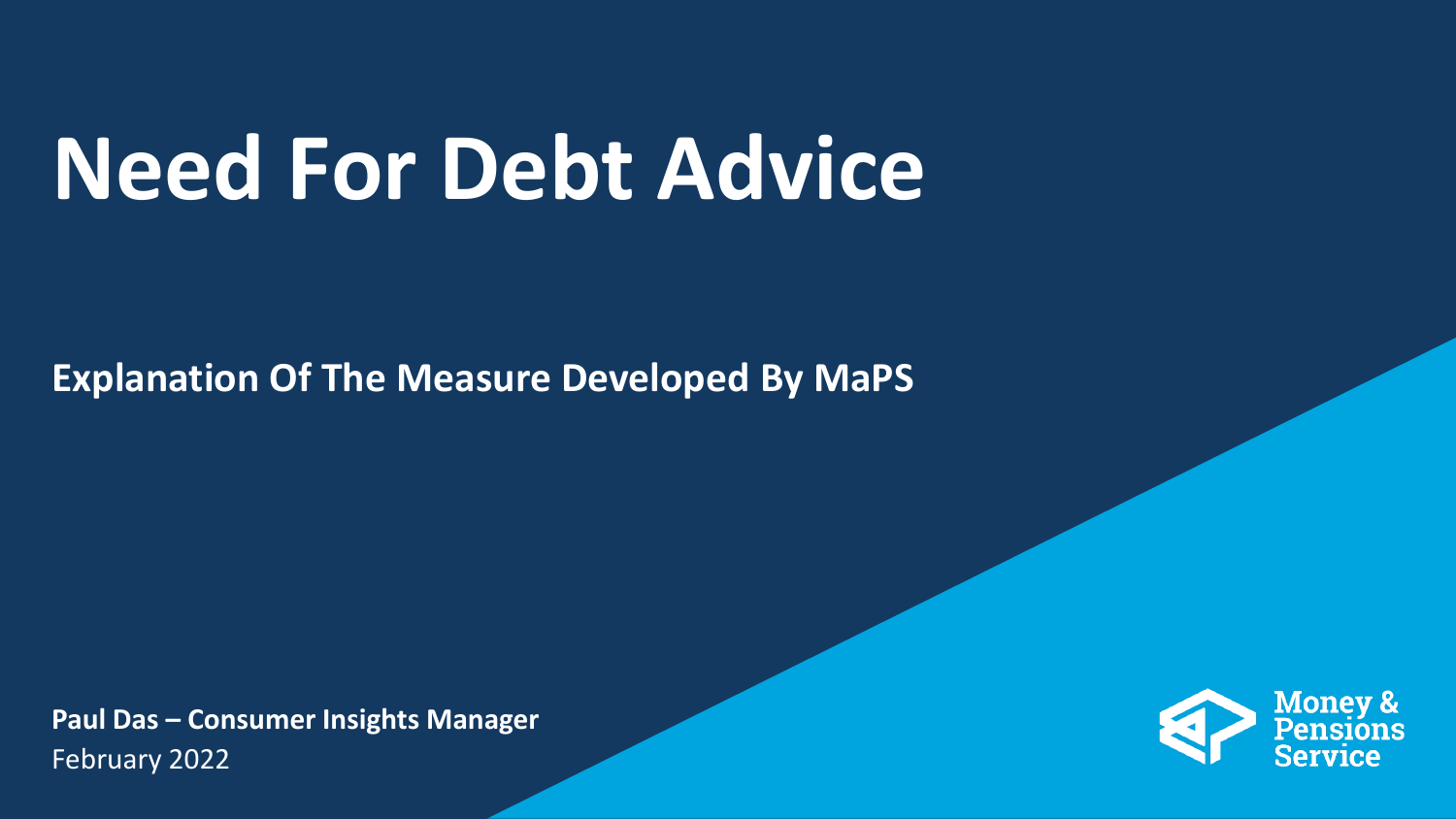## **Why we measure the need for debt advice**



**It's one of the measures of progress against a national goal of our UK strategy for Financial Wellbeing**

#### **It's also used to allocate funding for debt advice at a national level**

Following an external literature review, MaPS' statisticians created a graduated measure based on arrears, moderate/major events and use of high-cost credit. The measure has been independently peer reviewed by academics with relevant expertise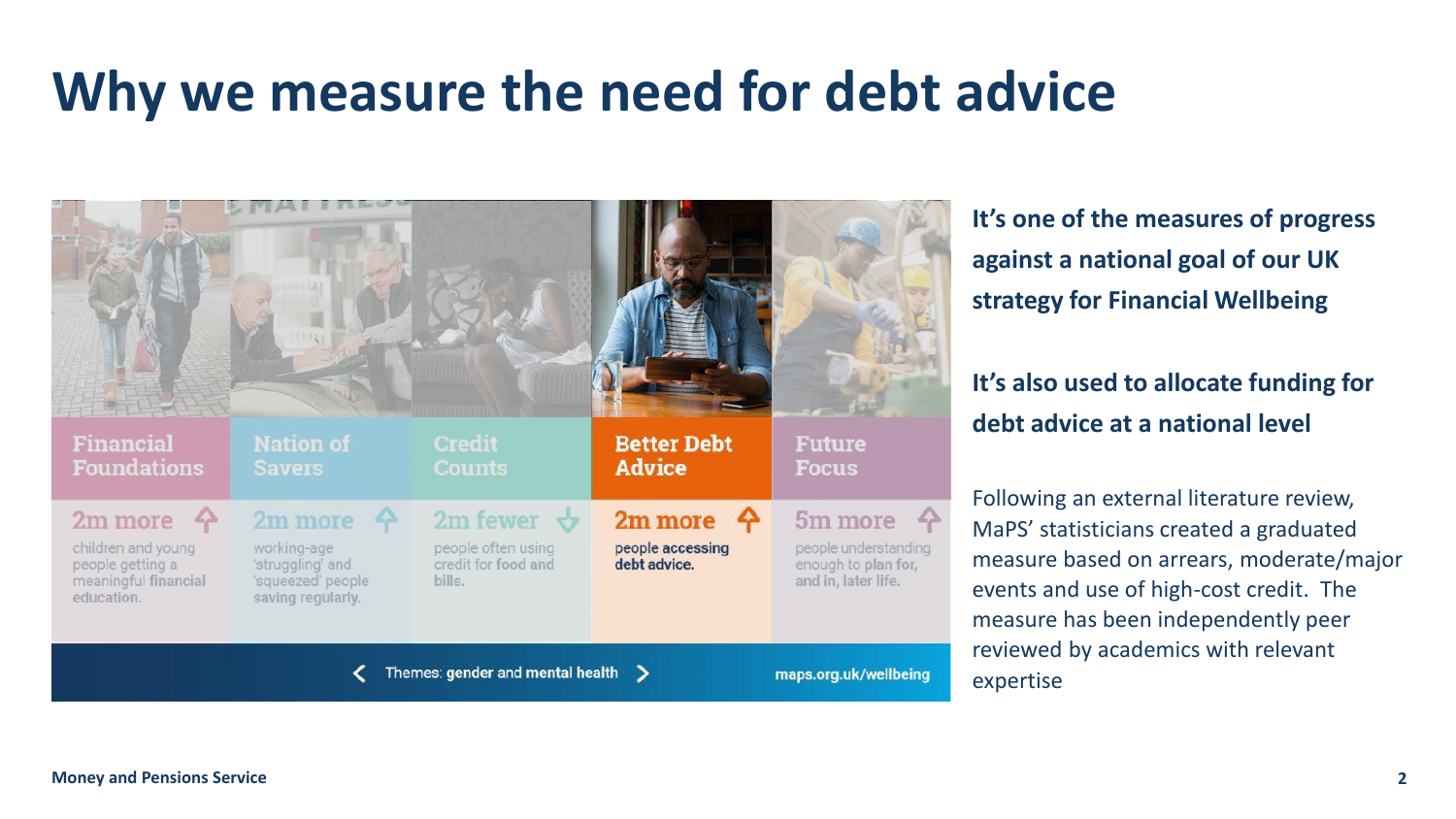## **How we measure need for debt advice**

#### **The Debt Need Survey**

A large survey which MaPS has run for several years. It is **representative of the UK adult population**

#### **Who do we interview and how?**

Just over **22,000 people** interviewed every year in August and September for ~15 mins. We use a "blend" of online research panels to ensure we have coverage of different types of people

This approach allows us to access a **broad cross section of the population including socially deprived communities**.

The interview is a self-completion exercise, with no interviewer present making it **easier to discuss sensitive topics**

#### **What does the interview cover?**

- Attitudes towards **debt advice** and interactions with providers
- How people feel about their **household finances** and money management in general
- **Arrears** on credit commitments and bills
- **Use of High Cost Credit**
- **Adverse events/impacts** (financial and personal)
- … and much more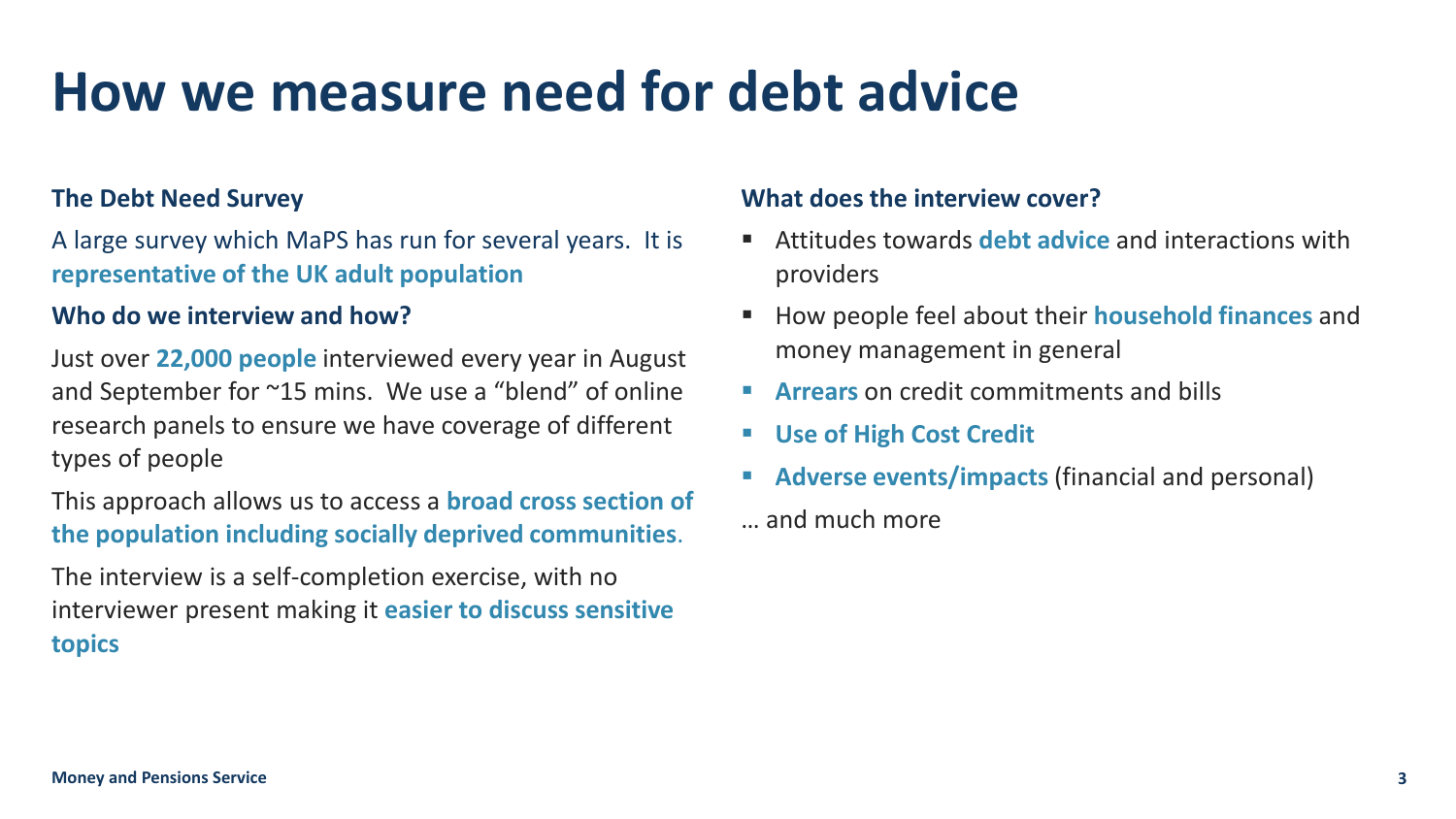## **The Component Parts of the Measure**



#### **In the last 6 months …**



Disconnection or prepayment meter imposed by utility company or not being able to pay for food or essentials



Court summons, bailiff contact, eviction or repossession



Using payday lending, logbook loan or an unauthorised overdraft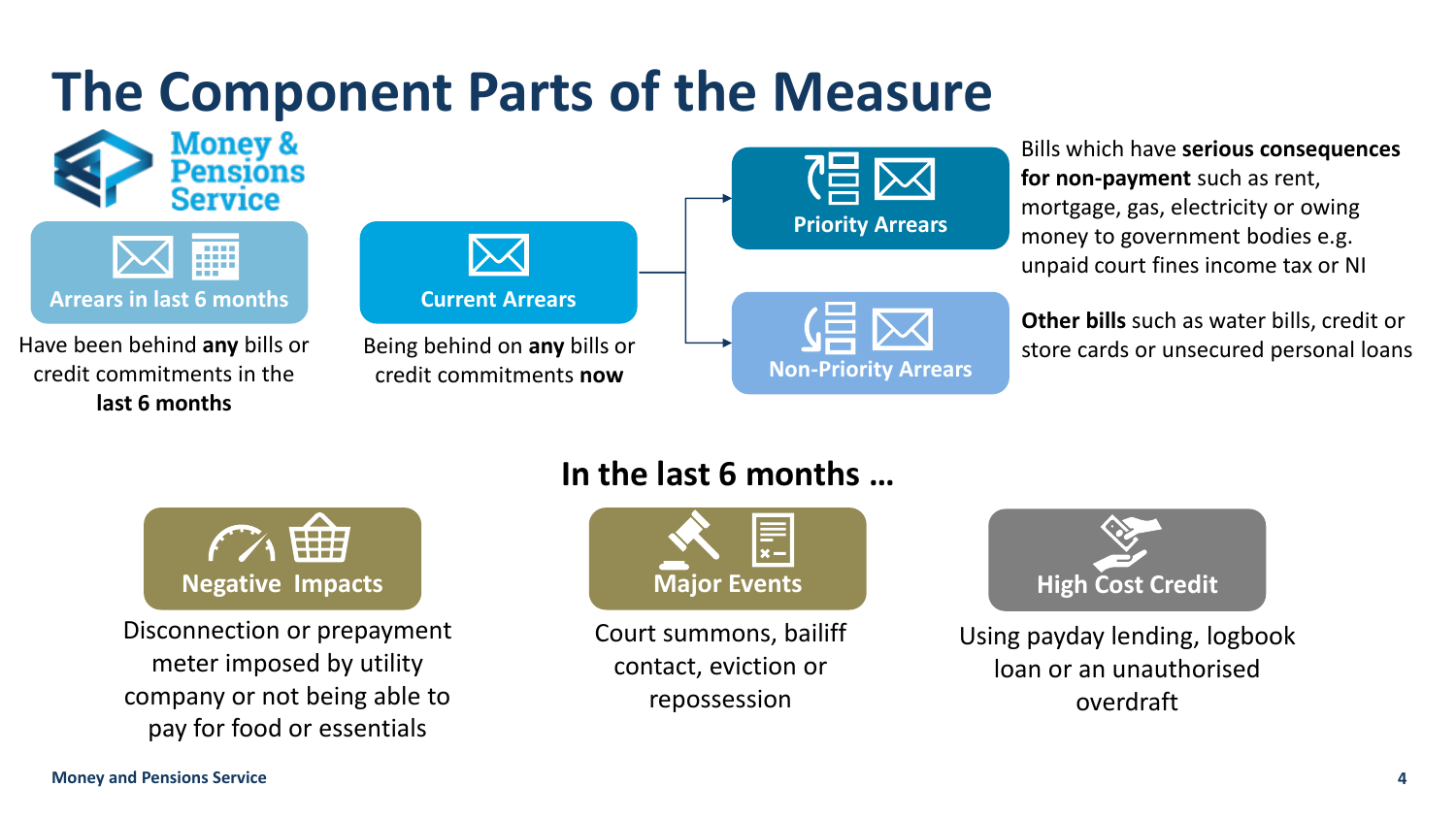## **What are the categories within the measure?**

**Using these components, we have created six groups of people. They can be summarised as follows** 

| <b>Group</b> | <b>Key Characteristics</b>                                                                                                                                                            | <b>Need For Debt Advice</b>                                                                    |                                                                                                                             |
|--------------|---------------------------------------------------------------------------------------------------------------------------------------------------------------------------------------|------------------------------------------------------------------------------------------------|-----------------------------------------------------------------------------------------------------------------------------|
| 1            | People with minimal financial difficulties. They<br>either have no credit or are finding it perfectly<br>manageable to pay bills and meet credit<br>commitments                       | No signs of needing advice<br>or guidance                                                      |                                                                                                                             |
|              | People who are mostly managing to service<br>their credit and pay bills but some signs of<br>concern such as finding it difficult to keep up or<br>the occasional missed payment      | Would benefit from <b>money</b><br>guidance via the<br>MoneyHelper website or<br>other sources | These two groups combined represent<br>people at risk, a cohort we need to<br>support so their situation does not<br>worsen |
| $\mathbf{3}$ | This group have early indicators of problem<br>debt-starting to build up arrears including a few<br>with priority debts                                                               | At a tipping point and need<br>to seek guidance before<br>their situation worsens              |                                                                                                                             |
| $4 - 6$      | Strong indications of needing debt advice.<br>Currently behind on at least one priority bill,<br>facing early or late-stage creditor action and<br>using credit to pay for essentials | <b>Definitely need regulated</b><br>debt advice                                                | This group need full debt advice<br>from a regulated provider                                                               |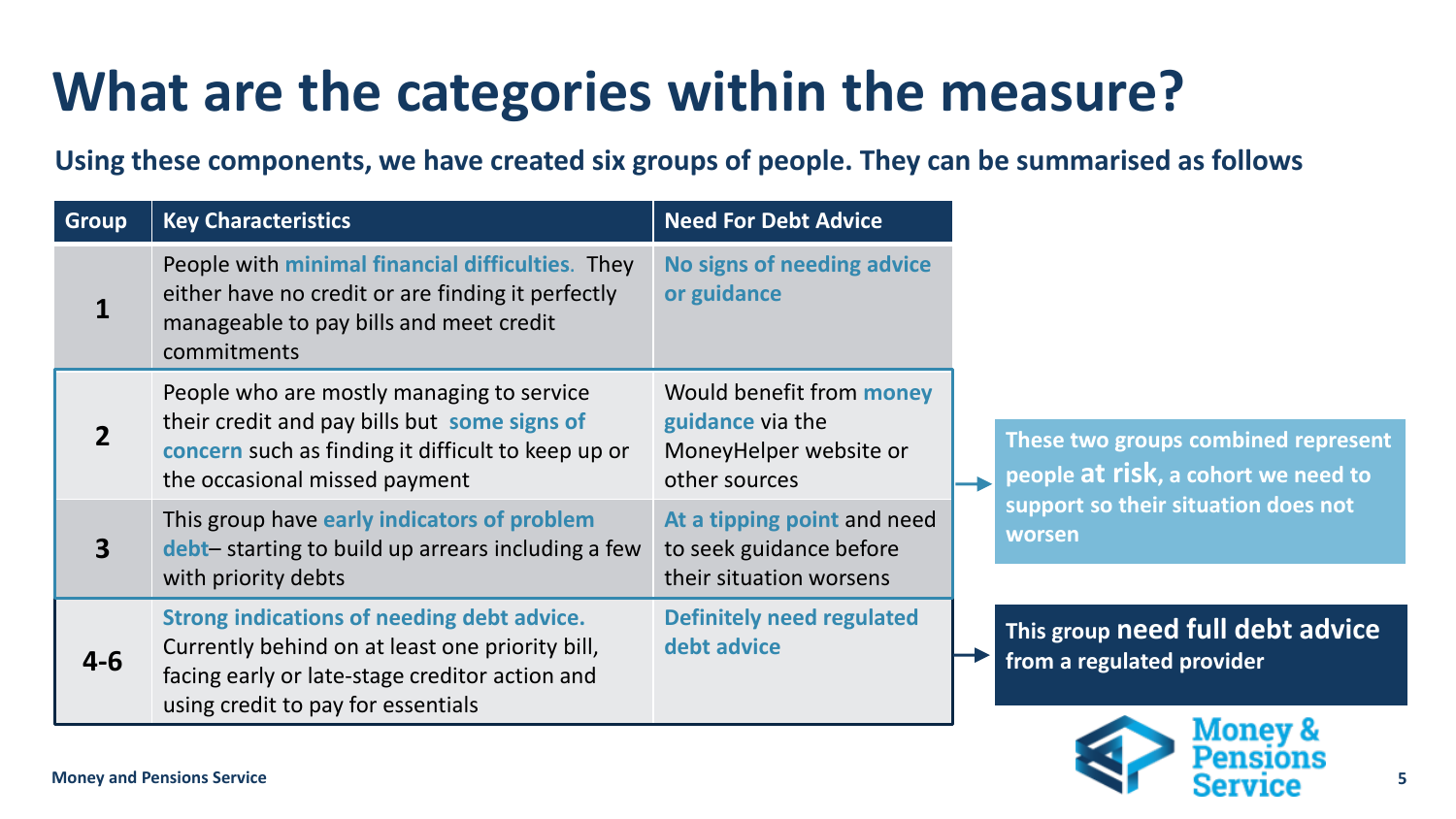## **Group 1**



| <b>Key Characteristics</b>                                                                                                                                      | <b>Need For Debt Advice</b>               |
|-----------------------------------------------------------------------------------------------------------------------------------------------------------------|-------------------------------------------|
| People with minimal financial difficulties. They<br>either have no credit or are finding it perfectly<br>manageable to pay bills and meet credit<br>commitments | No signs of needing advice<br>or guidance |

曲 **No Arrears in Last 6**   $\bullet$ 0 **months No Current Arrears No Negative Impacts**

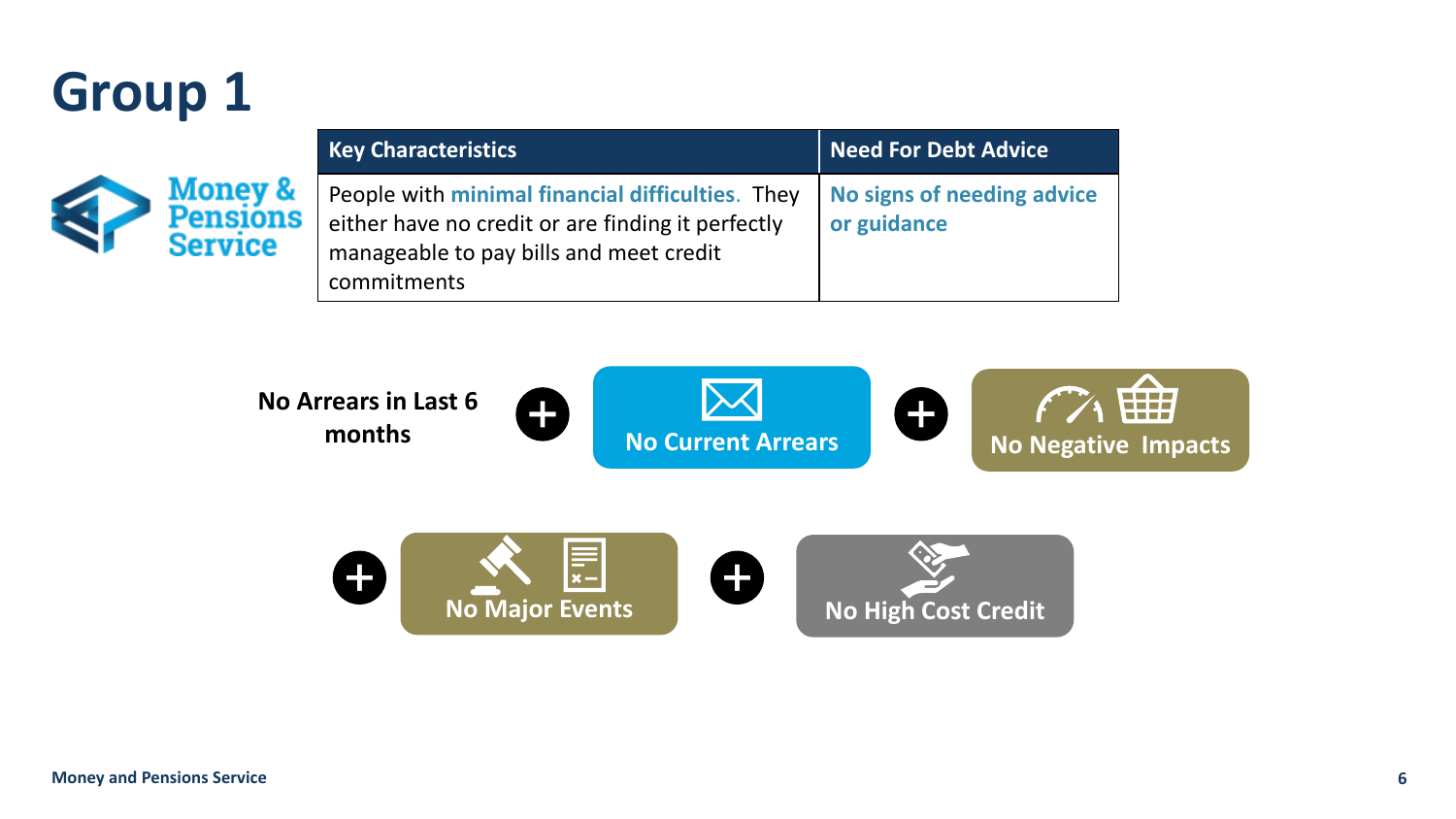## **Group 2**



| <b>Key Characteristics</b>                         | <b>Need For Debt Advice</b>     |
|----------------------------------------------------|---------------------------------|
| People who are mostly managing to service          | Would benefit from <b>money</b> |
| their credit and pay bills but some signs of       | guidance via the                |
| concern such as finding it difficult to keep up or | MoneyHelper website or          |
| the occasional missed payment.                     | other sources                   |

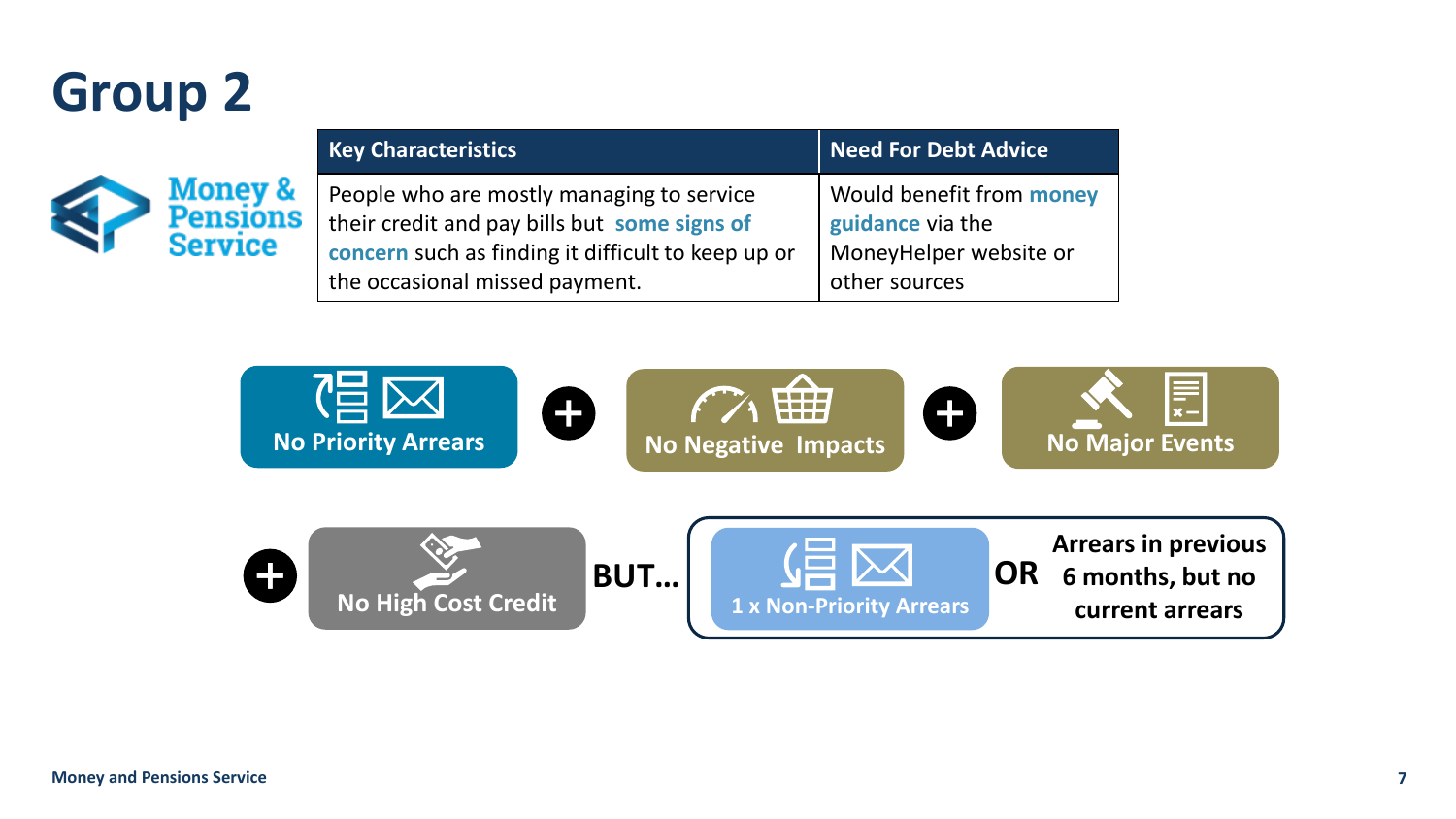## **Group 3**

|                    | <b>Key Characteristics</b>                                | Need For Debt Advice        |
|--------------------|-----------------------------------------------------------|-----------------------------|
| <b>Money &amp;</b> | This group have early indicators of problem               | At a tipping point and need |
| <b>Pensions</b>    | $\vert$ debt-starting to build up arrears including a few | to seek guidance before     |
| <b>Service</b>     | with priority debts                                       | their situation worsens     |

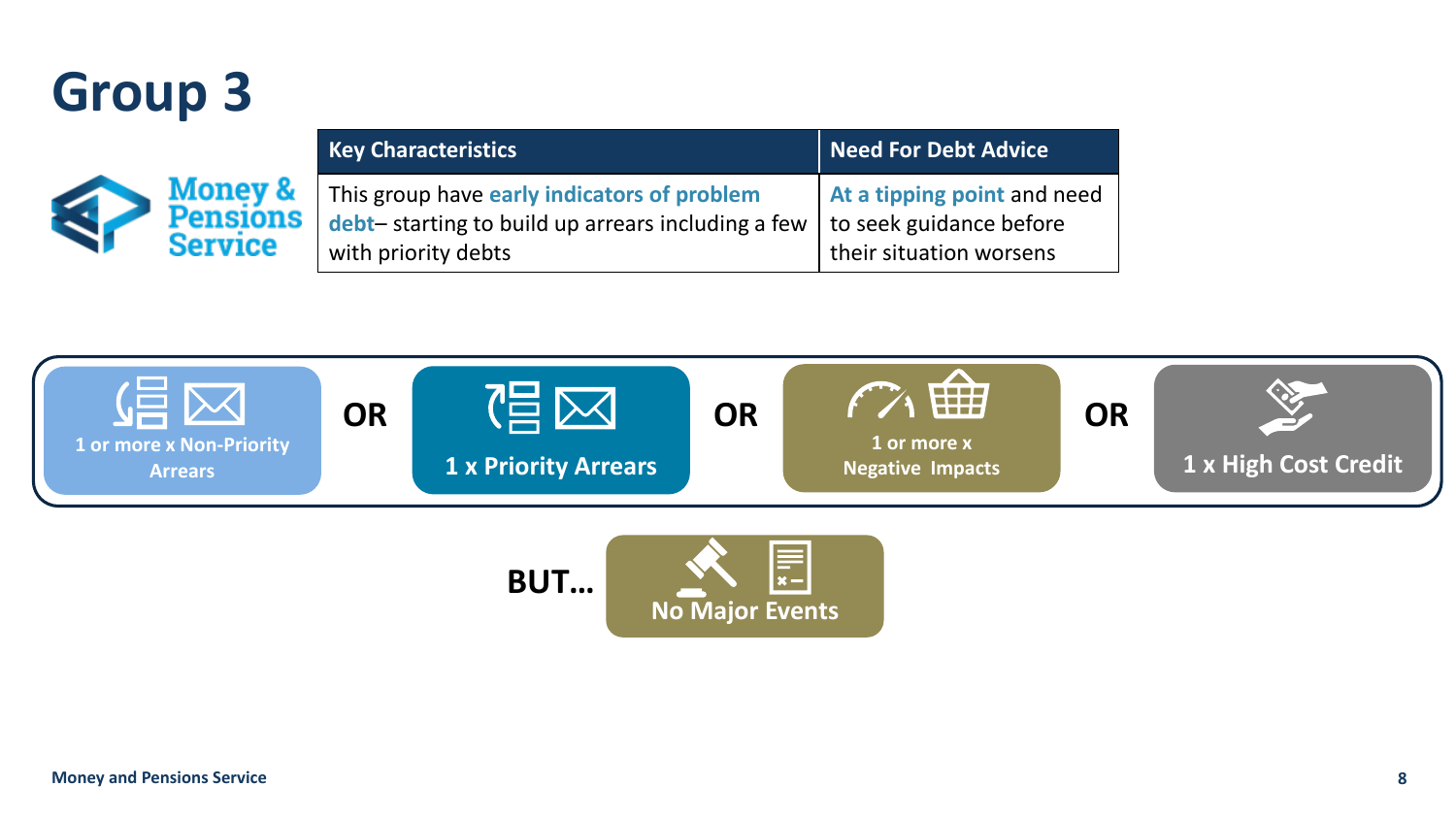## **Groups 4-6**

|                                                         | <b>Key Characteristics</b>                                                                                                                                                            | Need For Debt Advice                            |
|---------------------------------------------------------|---------------------------------------------------------------------------------------------------------------------------------------------------------------------------------------|-------------------------------------------------|
| <b>Money &amp;</b><br><b>Pensions</b><br><b>Service</b> | Strong indications of needing debt advice.<br>Currently behind on at least one priority bill,<br>facing early or late-stage creditor action and<br>using credit to pay for essentials | <b>Definitely need regulated</b><br>debt advice |